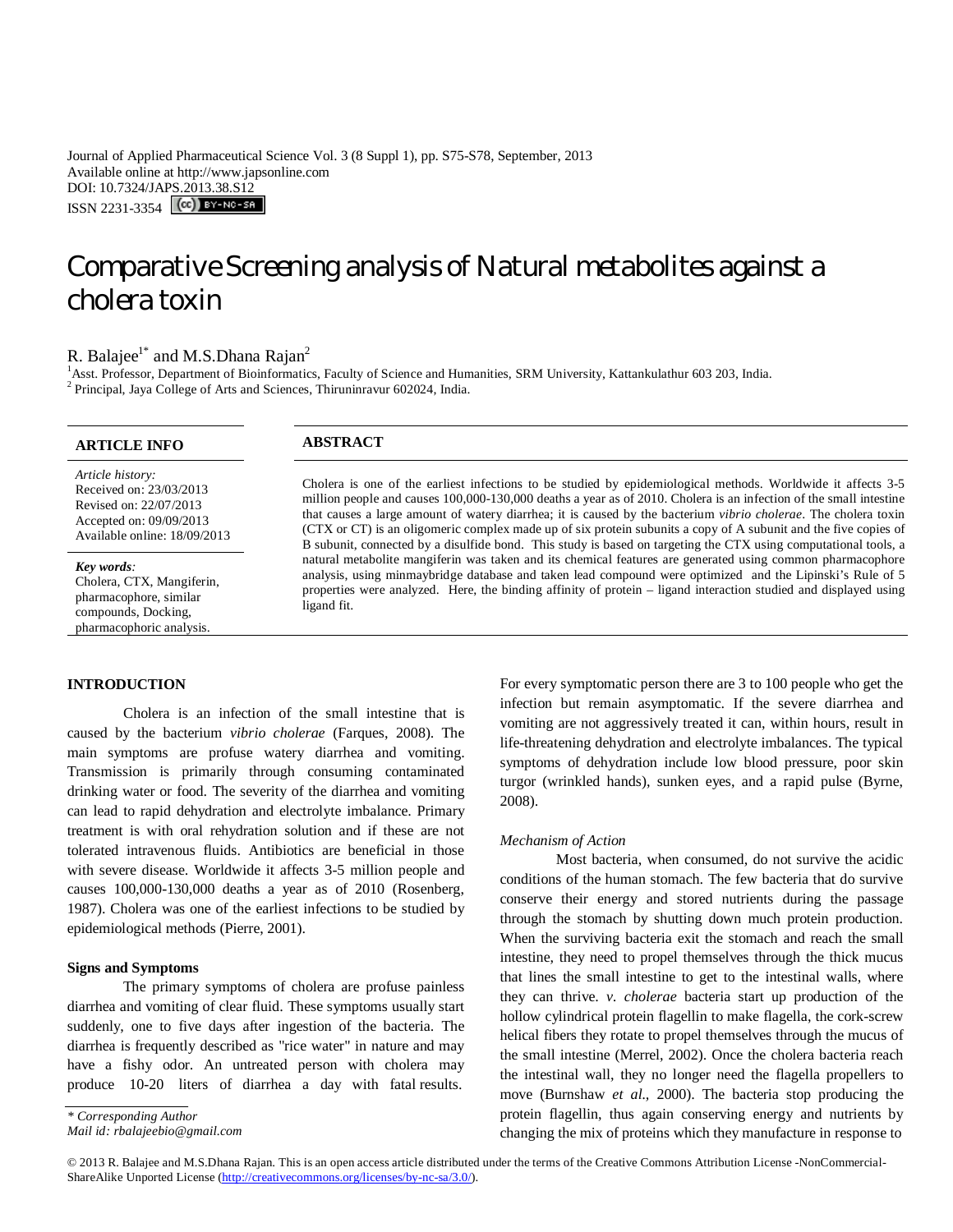the changed chemical surroundings. On reaching the intestinal wall, *v. cholerae* start producing the toxic proteins that give the infected person a watery diarrhea. This carries the multiplying new generations of *v. cholerae* bacteria out into the drinking water of the next host if proper sanitation measures are not in place (Haynes, 1997).

The cholera toxin (CTX or CT) is an oligomeric complex made up of six protein subunits: the A subunit (part A), and five copies of the B subunit (part B), connected by a disulfide bond. The five B subunits form a five-membered ring that binds to GM1 gangliosides on the surface of the intestinal epithelium cells. The A1 portion of the A subunit is an enzyme that ADP-ribosylates G proteins, while the A2 chain fits into the central pore of the B subunit ring. Upon binding, the complex is taken into the cell *via* receptor-mediated endocytosis. Once inside the cell, the disulfide bond is reduced, and the A1 subunit is freed to bind with a human partner protein called ADP-ribosylation factor 6 (Arf6) (O'Neal, 2005).

Binding exposes its active site, allowing it to permanently ribosylate the Gs alpha subunit of the heterotrimeric G protein (De Haan, 2004). This results in constitutive cAMP production, which in turn leads to secretion of  $H_2O$ ,  $Na^+$ ,  $K^+$ ,  $Cl^-$ , and  $HCO<sub>3</sub><sup>-</sup>$  into the lumen of the small intestine and rapid dehydration. The gene encoding the cholera toxin is introduced into *v. cholerae* by horizontal gene transfer. Virulent strains of *v. cholerae* carry a variant of temperate bacteriophage called CTXf or CTXφ (Davis, 2003).

#### *Existing Antibiotics*

Antibiotic treatments for one to three days shorten the course of the disease and reduce the severity of the symptoms. People will recover without them, however, if sufficient hydration is maintained (Sehdev, 2002).

Doxycycline is typically used first line, although some strains of *v. cholerae* have shown resistance. Testing for resistance during an outbreak can help determine appropriate future choices. Other antibiotics that have been proven effective include cotrimoxazole, erythromycin, tetracycline, chloramphenicol, and furazolidone. Fluoroquinolones, such as norfloxacin, also may be used, but resistance has been reported (Smith, 2006).

## **MATERIALS AND METHODS**

The co-ordinates for all the proteins obtained from Research Colloboration for Structural Bioinformatics (RCSB, www.rcsb.org) (PDB ID 2A5G). The structure was derived from RCSB in which all the units contain same binding site for the ligand (Zhang R *et al.,* 1995). In the present study multiple ligand was targeted. The complex was prepared by the module protein preparation wizard, where hydrogens were added automatically and refinement was done shown in Fig. 1. Water molecules were removed for the protein-ligand interactions and bond orders were re-assigned. The structure was minimized to a Root mean Square deviation of 0.30Å.

#### **Pharmacophore Generation**

The Common feature Pharmacophore Generation protocol generates pharmacophore that are common to a set of active ligands. Optionally, it can excluded volumes to the pharmacophore based on the information from a set of inactive.

#### **MANGIFERIN**

Mangiferin is a xanthonoid, a chemical compound found in mangoes and in Anemarrhena asphodeloides rhizomes. This molecule is a polyphenol and shows antimicrobial and antioxidant activities. It shows inhibitory effects on type II 5α-reductase in vitro. It shows gastro protective and antidiabetic effects in rodents. Mangiferin, 1,3,6,7-tetra hydroxyl xanthone-C2-beta-D-glucoside, is one of xanthone derivatives and C-glucosylxanthones (Blake, 2003).



**Fig. 1:** Structure of Mangiferin.

#### *Toxicity Prediction*

ADMET provides protocols and tools that allow you to compute the adsorption, Distribution, Metabolism, Excretion and Toxicity properties of small molecules. The tool TOPKAT method for assessing toxicity prediction for organic compounds also it helps to assess an environmental fate, ecotoxicity, toxicity, mutagenicity, and reproductive/developmental toxicity of chemicals.

#### **Common feature pharmacophore for the ligand**

The common chemical structures of the mangiferin is generated using Hip-Hop catalyst-Cerisus 2 is shown below. HipHop1 is taken for further study to find the leads fits to this Hiphop1 using Minimaybridge database which is in-built in Accelrys Discovery Studio 2.5.



**Fig. 2:** represents the pharmacophoric relationship of the protein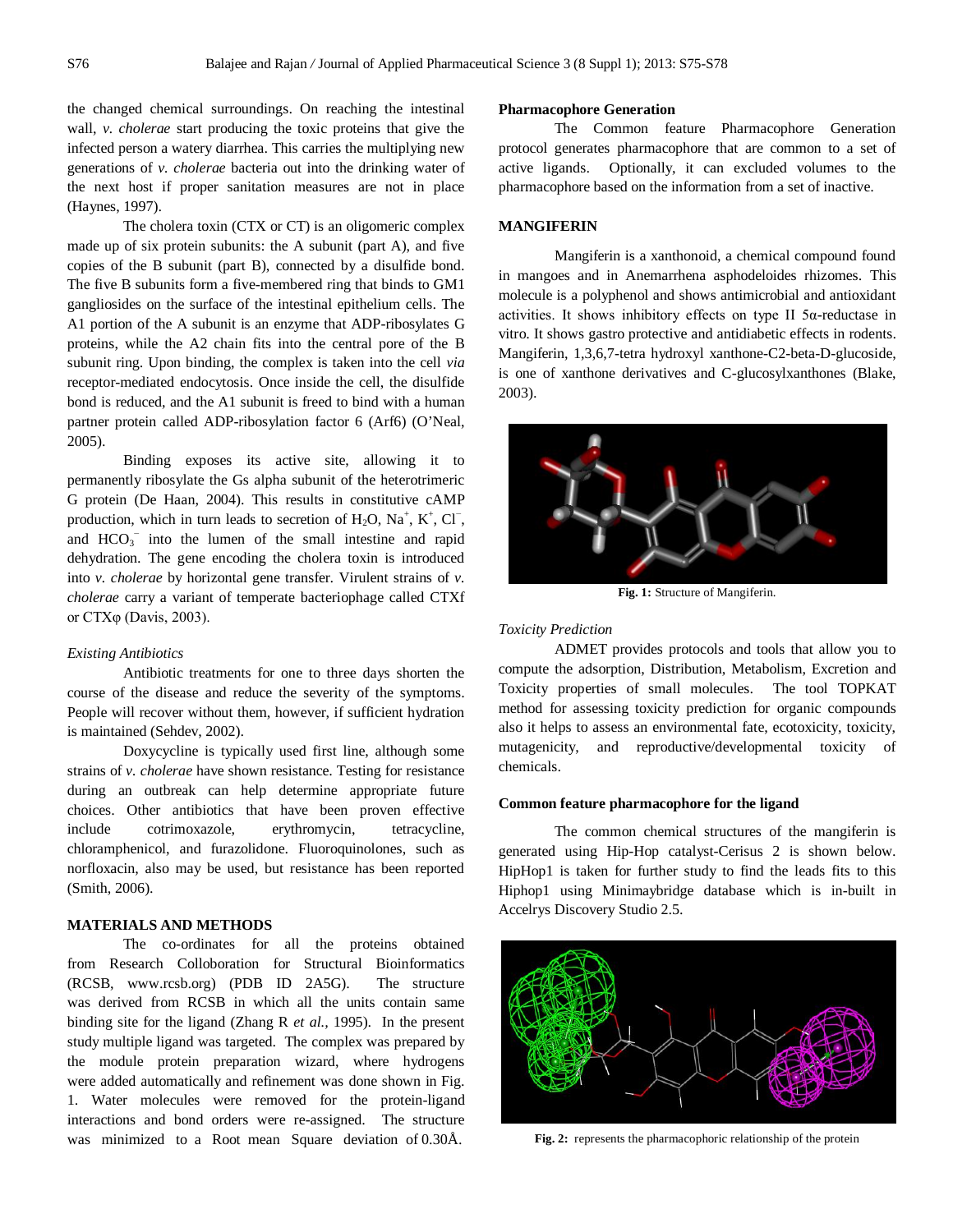HipHop1 is taken for further study to find the leads fits to this Hiphop1 using Minimaybridge database which is inbuilt in Accelrys Discovery Studio 2.5



**Fig.. 3:** represents the pharmacophoric relationships with indications.

## **RESULTS AND DISCUSSION**

#### **Receptor Ligand Interaction**

The interaction between the receptor and the ligand are fundamental to drug discovery. The tool Discovery Studio provides a set of methods for predicting and analyzing the interactions between protein receptors and ligands. These methods allow us to carry out the structure based design or even to examine the possible interactions with theoretical structures such as homology models. A common technique pertaining to the receptor ligand interaction is docking. The Table 1 shows the docking of ligand to active site amino acids of Cholera toxin A.

Table. 1: rep. about the energy value and dock score of both the similar drug molecules.

| Name of the compound | <b>Dock Score</b> | <b>Energy Value</b> |
|----------------------|-------------------|---------------------|
| <b>DSHS 00507</b>    | 23.876            | 5.316               |
| <b>NRB 03988</b>     | 39.099            | 0.322               |



**Fig. 4a:** Interaction of cholera toxin A with NRB 03988



Fig. 4b: Interaction of cholera toxin A with DSHS00507.

#### **Calculation of Molecular Properties**

The molecular property of the ligand is calculated using the Lipinski's rule of five. This rule is important for drug development where a pharmacologically active lead structure is optimized step-wise for increased activity and selectivity, as well as drug-like properties as described by Lipinski's rule.

- Molecular weight  $(M.Wt) \le 500$ ,
- $\triangleright$  Lipophilicity Clog P  $\leq$  5
- $\triangleright$  H-bond donors  $\leq 5$  (sum of OH and NH)
- $\triangleright$  H-bond acceptors  $\leq 10$  (sum of O and N atoms)

Here, the 38 molecules that were calculated for molecular properties. Out of that 31 molecules were taken for further studies,7 molecules are ruled out using Lipinski's Rule of 5.



**Fig. 5:** shows that the structure taken to study for Lipinski's rule of 5.

#### **ADMET Properties**

The 31 ligands were identified and observed for ADMET properties. Among those only four compounds namely **RDR 01732, SB0174, NRB 03988 and DSHS 00507** satisfied the ADMET criteria and shown in Table 2.

**Table. 2:** describes about the ADME values of selected drug- like molecule.

| S.<br>No       | Name                 | <b>Blood</b><br><b>Brain</b><br><b>Barrier</b> | Absorbtion | Solubility     | Hepatoxicity | Cyp2d6 |
|----------------|----------------------|------------------------------------------------|------------|----------------|--------------|--------|
|                | <b>RDR</b><br>01372  | 2                                              | 0          | 2              | 0            | 0      |
| $\overline{2}$ | SB<br>01794          | $\overline{c}$                                 | 0          | $\overline{2}$ | 0            | 0      |
| 3              | <b>DSHS</b><br>00507 | 4                                              | 0          | $\overline{2}$ | 0            | 0      |
| $\overline{4}$ | <b>NRB</b><br>03988  | 3                                              | 0          | $\mathfrak{D}$ |              |        |



**Fig. 6:** indicates the compounds satisfied by ADME properties.